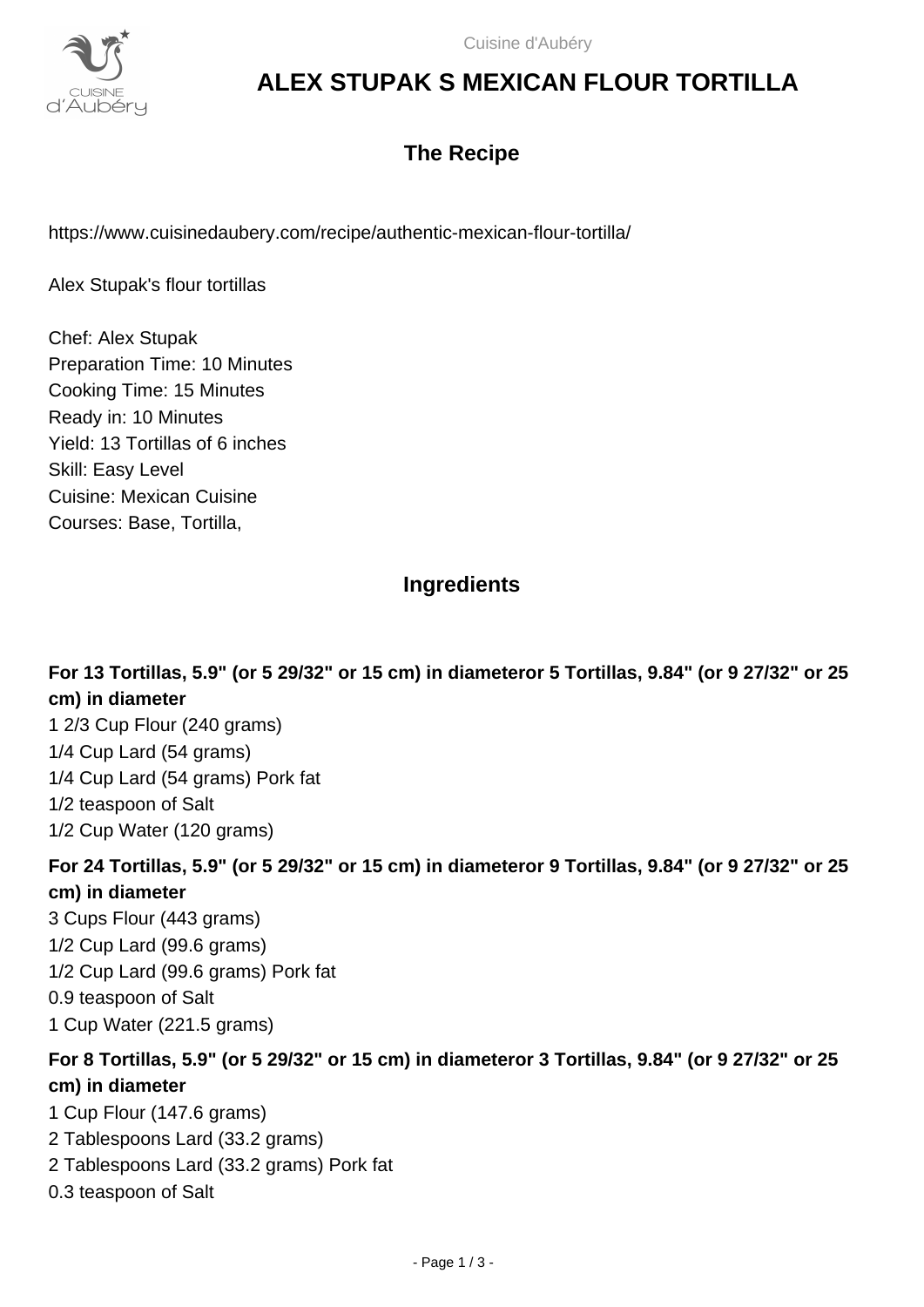

# **ALEX STUPAK S MEXICAN FLOUR TORTILLA**

1/3 Cup Water (73.8 grams)

# **For 4 Tortillas, 5.9" (or 5 29/32" or 15 cm) in diameteror 1 Tortillas, 9.84" (or 9 27/32" or 25 cm) in diameter**

1/2 Cup Flour (73.8 grams)

- 1 Tablespoon Lard (16.6 grams)
- 1 Tablespoon Lard (16.6 grams) Pork fat
- 0.1 teaspoon of Salt
- 3 Tablespoons Water (36.9 grams)

## **Steps**

#### **The Lard**

When I started his Flour Tortilla recipe, I was puzzled at first as his recipe contains Lard However it looks like that's authentic, as I talked to native Mexicans who reported that they really use Lard for their tortillas

If you can't eat or don't want to eat Lard, Stupak recommends to make Corn Tortillas instead (HERE)

### **The dough or "masa"**

1. Stupak recommends to use a stand mixer (like the usual kitchen aid on the photos) with the paddle attachment, but you may also knead the dough (the "masa") by hand

2. Combine the Flour (1 2/3 Cup or 240 g), the Lard (1/4 Cup or 54 g), the Salt (1/2 teaspoon) and mix on low speed (number 2) for about 2 minutes

3. Pour in the Water (1/2 Cup or 120 g) and mix for 1 minute until the dough comes together

4. The danger is to over mix, which would make the dough too elastic : it would become too hard to roll it thinly

5. Place the dough into a bowl and cover it with a wet towel, for about 10 minutes

### **Make the flour tortilla**

You cannot use the tortilla press, even if you want to impress your guests....

Stupak mentions that the tortilla press can be only used with Corn tortillas. The Flour Tortillas contain gluten which makes them elastic : use the rolling pin, and forget about the press.

6. Grab a handful of dough (about the size of a golf ball) and roll it into a sphere

7. Using a rolling pin, roll out the dough into a 5.9" (or 5 29/32" or 15 cm) circle and 0.07" (or 5/64" or 0.2 cm) thick. If the tortilla is too sticky, you may want to mix again with a tablespoon of flour, but I never needed to do it so you should be fine.

8. If you have a hard time to shape perfect rounds, you can cheat by placing a plate, and cut around the edges with a knife

9. Your tortilla is ready ! it needs to be cooked right away otherwise it would dry fast

### **Cooking the Tortillas**